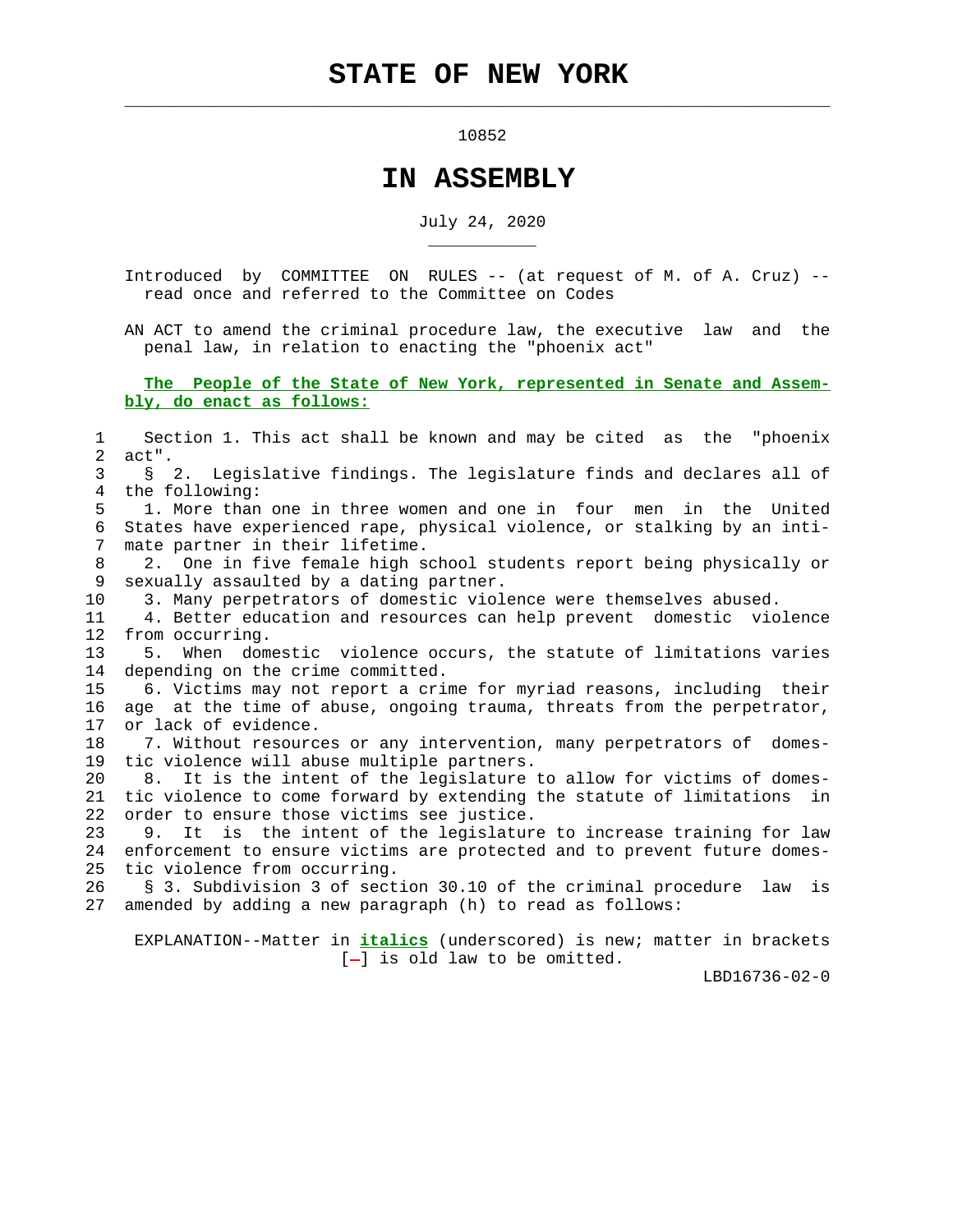1 **(h) A prosecution of any family offense defined in subdivision one of** 2 **section 530.11 of this chapter with a period of limitation of less than** 3 **five years may be commenced within five years of the commission thereof.** 4 § 4. Section 214-b of the executive law, as amended by chapter 432 of 5 the laws of 2015, is amended to read as follows: 6 § 214-b. Family offense intervention. The superintendent shall, for 7 all members of the state police including new and veteran officers, 8 develop, maintain and disseminate, in consultation with the state office<br>9 for the prevention of domestic violence, written policies and procedures for the prevention of domestic violence, written policies and procedures 10 **and a course or courses of instruction** consistent with article eight of 11 the family court act and applicable provisions of the criminal procedure 12 and domestic relations laws, regarding the investigation of and inter- 13 vention in incidents of family offenses. **The course or courses of** 14 **instruction and the written policies and procedures shall include a** 15 **brief current and historical context on communities of color impacted by** 16 **incarceration and violence, enforcement of criminal laws in family** 17 **offense situations, availability of civil remedies and community** 18 **resources, and protection of the victim. If appropriate, the training** 19 **presenters shall include family offense experts, who may include victims** 20 **and people who have committed family offenses and have been or are in** 21 **the process of being rehabilitated, with expertise in the delivery of** 22 **direct services to victims and people who have committed family** 23 **offenses, including, but not limited to, utilizing the staff of shelters** 24 **for victims.** Such **courses of instruction and** policies and procedures 25 shall make provision for education and training in the interpretation 26 and enforcement of New York's family offense laws, including but not 27 limited to: 28 (a) **techniques for handling incidents of family offenses that minimize** 29 **the likelihood of injury to the officer and that promote the safety of** 30 **the victim. These techniques shall include, but are not limited to, the** 31 **following:** 32 **(i) methods for ensuring victim interviews occur in a venue separate** 33 **from the alleged perpetrator and with appropriate sound barriers to** 34 **prevent the conversation from being overheard;** 35 **(ii)** intake and recording of victim statements, and the prompt trans- 36 lation of such statements if made in a language other than English, in 37 accordance with [**subdivision (c)**] **paragraph (iv)** of this [**section**] 38 **subdivision**, on a standardized "domestic violence incident report form" 39 promulgated by the state division of criminal justice services in 40 consultation with the superintendent and with the state office for the 41 prevention of domestic violence, and the investigation thereof so as to 42 ascertain whether a crime has been committed against the victim by a 43 member of the victim's family or household as such terms are defined in 44 section eight hundred twelve of the family court act and section 530.11 45 of the criminal procedure law; **and** 46 [**(b)**] **(iii)** the need for immediate intervention in family offenses 47 including the arrest and detention of alleged offenders, pursuant to 48 subdivision four of section 140.10 of the criminal procedure law, and 49 notifying victims of their rights, in their native language, if identi- 50 fied as other than English, in accordance with [**subdivision (c)**] **para-** 51 **graph (iv)** of this [**section**] **subdivision**, including but not limited to 52 immediately providing the victim with the written notice provided in 53 subdivision six of section 530.11 of the criminal procedure law and 54 subdivision five of section eight hundred twelve of the family court 55 act.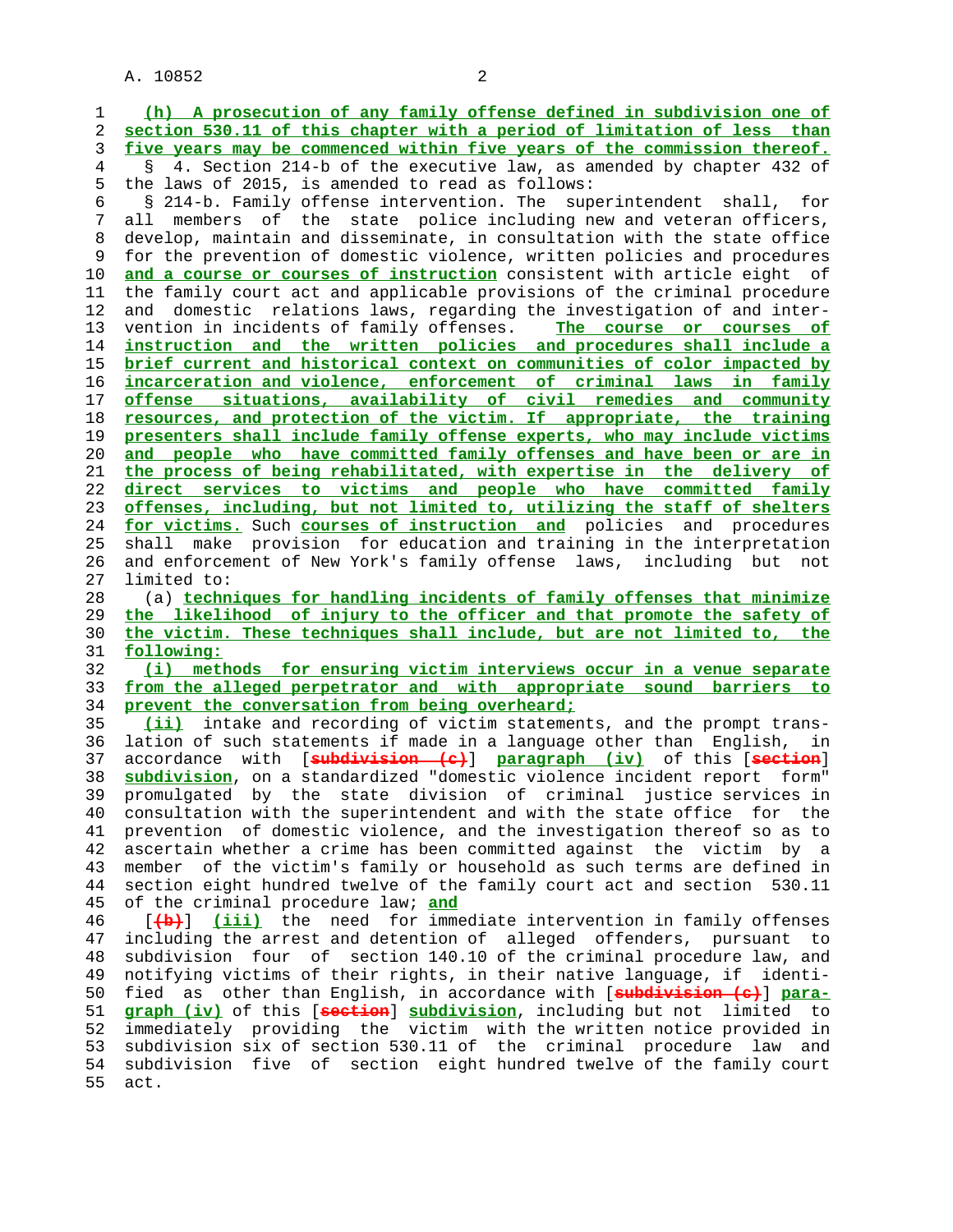1 [**(c)**] **(iv)** The superintendent, in consultation with the division of 2 criminal justice services and the office for the prevention of domestic 3 violence shall determine the languages in which such translation 4 required by [**subdivision (a)**] **paragraph (ii)** of this [**section**] **subdivi- sion**, and the notification required pursuant to [**subdivision (b)**] **para- graph (iii)** of this [**section**] **subdivision**, shall be provided. Such 7 determination shall be based on the size of the New York state popu- 8 lation that speaks each language and any other relevant factor. Such 9 written notice required pursuant to [**subdivision (b)**] **paragraph (iii)** of 10 this [**section**] **subdivision** shall be made available to all state police 11 officers in the state[**.**]**; (b) the nature and extent of family offenses; (c) the signs of family offenses; (d) criminal conduct that may be related to family offenses, includ- ing, but not limited to, any of the following: (i) coercion for purposes of committing or impeding the investigation or prosecution of family offenses; (ii) unlawful imprisonment, as defined in article one hundred thirty- five of the penal law; (iii) extortion and the use of fear; (iv) crimes of fraud as defined in article one hundred ninety of the penal law; and (v) unlawful dissemination or publication of an intimate image; (e) the assessment of lethality or signs of lethal violence in family offense situations; (f) the legal rights of, and remedies available to, victims of family offenses; (g) documentation, report writing, and evidence collection; (h) family offense diversion; (i) tenancy issues and family offenses; (j) the impact on children of law enforcement intervention in family offenses; (k) the services and facilities available to victims and offenders; (l) the use and applications of the penal law in family offense situ- ations; (m) verification and enforcement of orders of protection when (i) the suspect is present and (ii) the suspect has fled; (n) cite and release policies; and (o) emergency assistance to victims and how to assist victims in pursuing criminal justice options.** 41 § 5. Paragraph (f) of subdivision 3 of section 840 of the executive 42 law, as amended by chapter 432 of the laws of 2015, is amended to read 43 as follows: 44 (f) Develop, maintain and disseminate, in consultation with the state 45 office for the prevention of domestic violence, written policies and 46 procedures **and a course or courses of instruction** consistent with arti- 47 cle eight of the family court act and applicable provisions of the crim- 48 inal procedure and domestic relations laws, regarding the investigation 49 of and intervention by new and veteran police officers in incidents of 50 family offenses. **The course or courses of instruction and the written polices and procedures shall include a brief current and historical context on communities of color impacted by incarceration and violence, enforcement of criminal laws in family offense situations, availability of civil remedies and community resources, and protection of the victim. If appropriate, the training presenters shall include family offense experts, who may include victims and people who have committed family**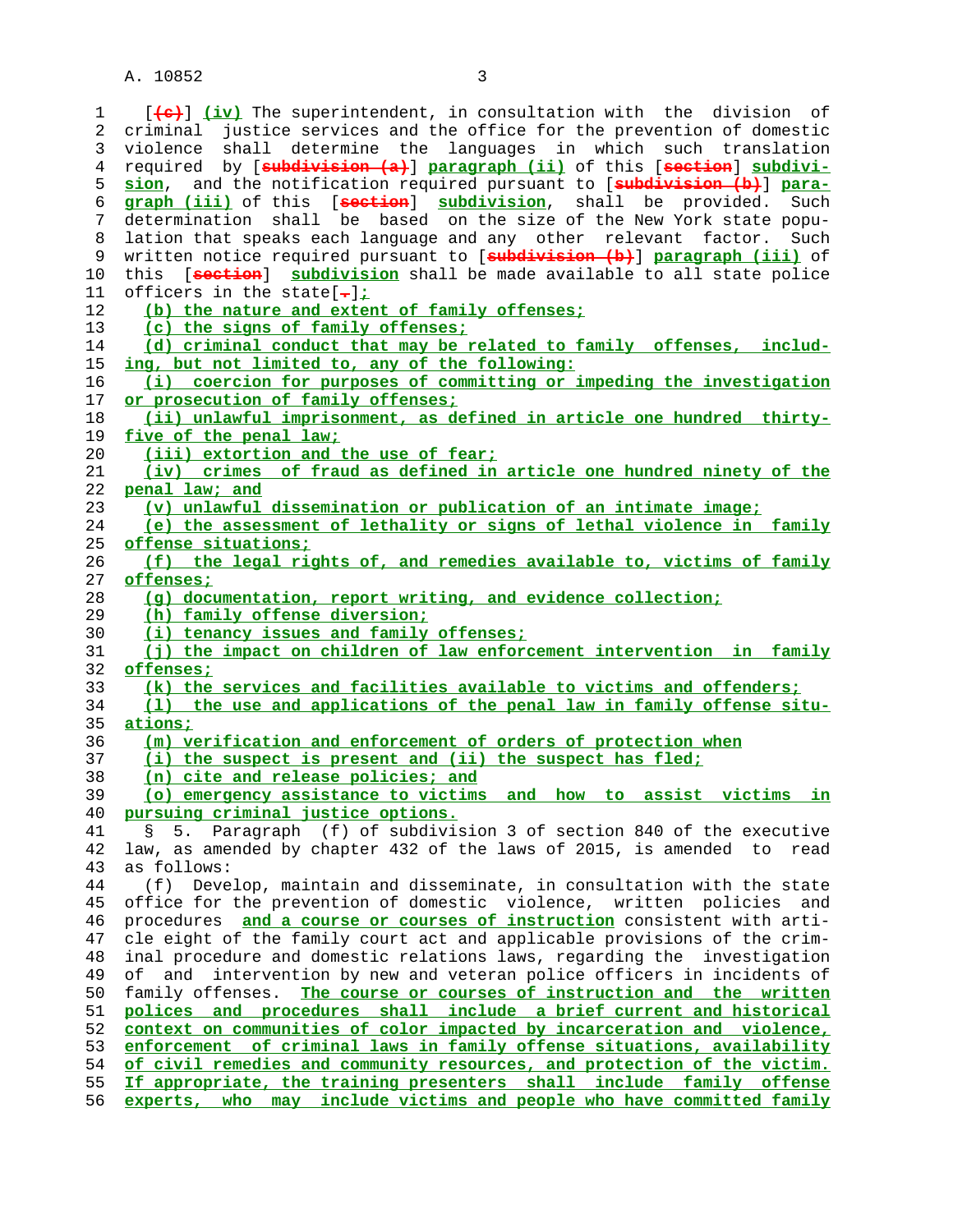1 **offenses and have been or are in the process of being rehabilitated,** 2 **with expertise in the delivery of direct services to victims and people** 3 **who have committed family offenses, including, but not limited to,** 4 **utilizing the staff of shelters for victims.** Such **courses of instruction** 5 **and** policies and procedures shall make provisions for education and 6 training in the interpretation and enforcement of New York's family 7 offense laws, including but not limited to: 8 (1) **techniques for handling incidents of family offenses that minimize** 9 **the likelihood of injury to the officer and that promote the safety of** 10 **the victim. These techniques shall include, but are not limited to, the** 11 **following:** 12 **(i) methods for ensuring victim interviews occur in a venue separate** 13 **from the alleged perpetrator and with appropriate sound barriers to** 14 **prevent the conversation from being overheard;** 15 **(ii)** intake and recording of victim statements, and the prompt trans- 16 lation of such statements if made in a language other than English, in 17 accordance with [**subparagraph three**] **clause (iv)** of this [**paragraph**] 18 **subparagraph**, on a standardized "domestic violence incident report form" 19 promulgated by the division of criminal justice services in consultation 20 with the superintendent of state police, representatives of local police 21 forces and the state office for the prevention of domestic violence, and 22 the investigation thereof so as to ascertain whether a crime has been 23 committed against the victim by a member of the victim's family or 24 household as such terms are defined in section eight hundred twelve of 25 the family court act and section 530.11 of the criminal procedure law; 26 and 27 [**(2)**] **(iii)** the need for immediate intervention in family offenses 28 including the arrest and detention of alleged offenders, pursuant to 29 subdivision four of section 140.10 of the criminal procedure law, and 30 notifying victims of their rights, in their native language, if identi- 31 fied as other than English, in accordance with [**subparagraph three**] 32 **clause (iv)** of this [**paragraph**] **subparagraph**, including but not limited 33 to immediately providing the victim with the written notice required in 34 subdivision six of section 530.11 of the criminal procedure law and 35 subdivision five of section eight hundred twelve of the family court 36 act; 37 [**(3)**] **(iv)** determine, in consultation with the superintendent of state 38 police and the office for the prevention of domestic violence, the 39 languages in which such translation required by [**subparagraph one**] 40 **clause (ii)** of this [**paragraph**] **subparagraph**, and the notification 41 required by [**subparagraph two**] **clause (iii)** of this [**paragraph**] **subpara-** 42 **graph**, shall be provided. Such determination shall be based on the size 43 of the New York state population that speaks each language and any other 44 relevant factor. Such written notice required pursuant to [**subparagraph** 45 **two**] **clause (iii)** of this [**paragraph**] **subparagraph** shall be made avail- 46 able to all local law enforcement agencies throughout the state. Nothing

 47 in this [**paragraph**] **subparagraph** shall prevent the council from using 48 the determinations made by the superintendent of state police pursuant 49 to **paragraph (iv) of** subdivision [**(c)**] **(a)** of section two hundred four- 50 teen-b of this chapter;

## 51 **(2) the nature and extent of family offenses;**

52 **(3) the signs of family offenses;**

```
 53 (4) criminal conduct that may be related to family offenses, includ-
54 ing, but not limited to, any of the following:
```

```
 55 (i) coercion for purposes of committing or impeding the investigation
56 or prosecution of family offenses;
```